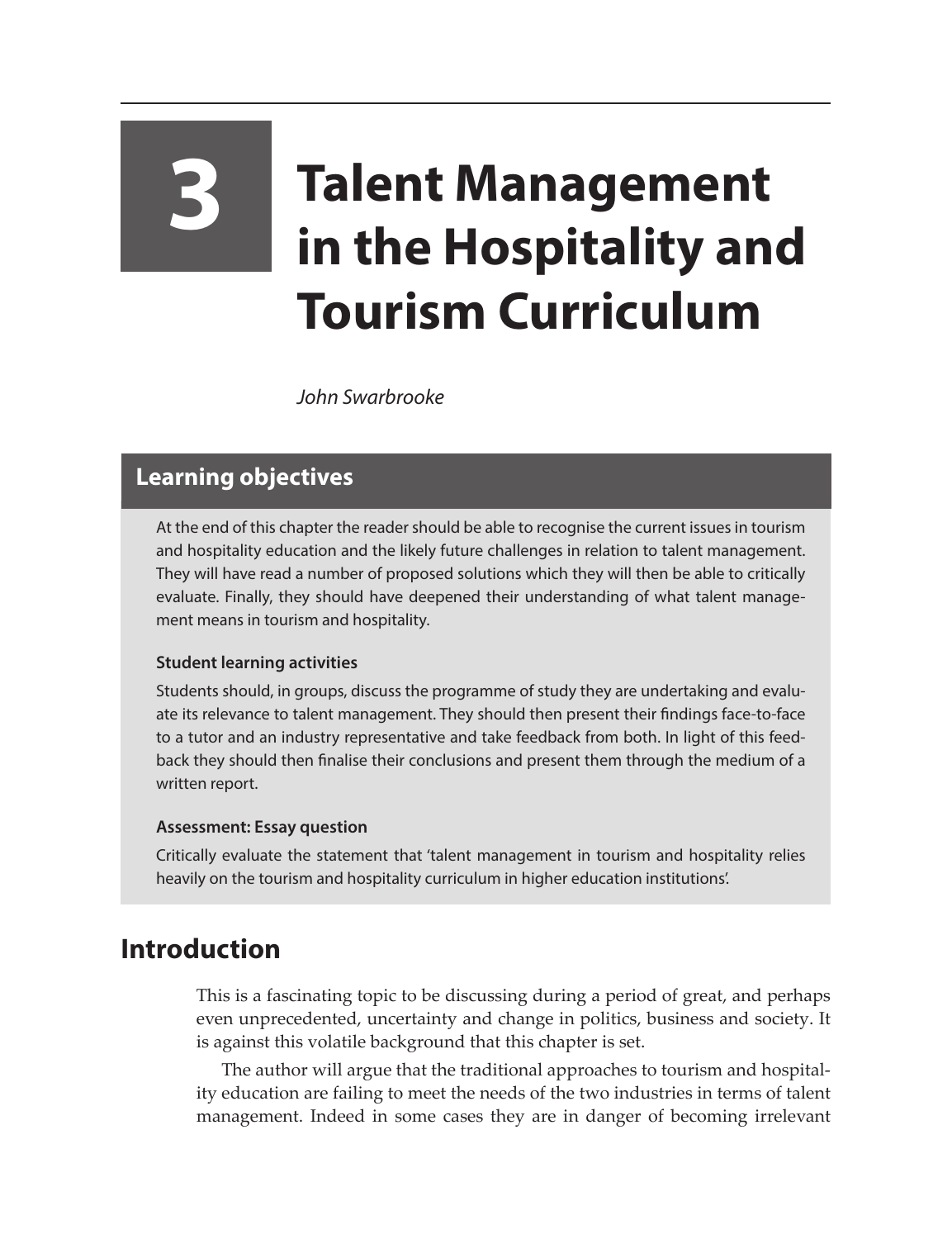to the nurturing of future talent in tourism and hospitality due to their focus on research and bureaucratic quality systems

At the same time it will be suggested that the two industries are struggling to attract and retain the best talent due to outdated and sometimes downright unethical approaches to managing people. We are seeing improvements here but they are not fast enough to be effective in a rapidly changing labour market.

We therefore appear to be heading towards some kind of 'perfect storm' in which, if we are not careful, tourism and hospitality sectors will become the preserve of those with few other career options, not a desired destination for the brightest and most talented in our countries. However, the author does not wish to simply present a critique of current practice. Instead the intention is to highlight the challenges and suggest ways in which they might be tackled in future.

While the author is UK based and most familiar with the UK situation, the chapter will endeavour to present a global view of the subject and it will be up to the reader to judge how successful he has been in this, based on how what is said relates to where they are reading this book.

The author wishes not to offer a traditional chapter with references but instead to present a personal view as a basis for discussion and debate. However, suggestions for further reading will be found at the end of the chapter.

Finally, it is important to stress that the major focus in this chapter will be on higher education and particularly universities, and is not meant in any way to devalue what is done in other types of institution.

# **A brief history of the subject areas**

By general consensus, formal hospitality education is said to have originated in Switzerland in 1893 with the creation of the *Ecole Hôtelière de Laussanne* or EHL. This was created to help meet the demand for skilled labour for the growing tourism industry in Switzerland, which catered for rich and demanding clients. Switzerland later went on to develop a very strong hospitality education 'brand' with the opening of further hotel schools, particularly in the 1980s. In the Netherlands the *Hotel School the Hague* commenced operations in 1929. Across the Atlantic, the *Culinary Institute of America* opened its doors in 1946 while in the UK the first university in the country to launch a hospitality programme accepted its first students on to a Hotel and Catering Administration undergraduate programme in 1966.

Tourism, by contrast, was a somewhat later development and often started out as an elective subject on hospitality programmes. However, it became widely accepted in universities quite quickly, so that the University of Surrey, a pioneer in the field, awarded its first PhD in tourism in 1972 and launched its first postgraduate programme in tourism in 1981, two years before it launched the equivalent programme in hospitality.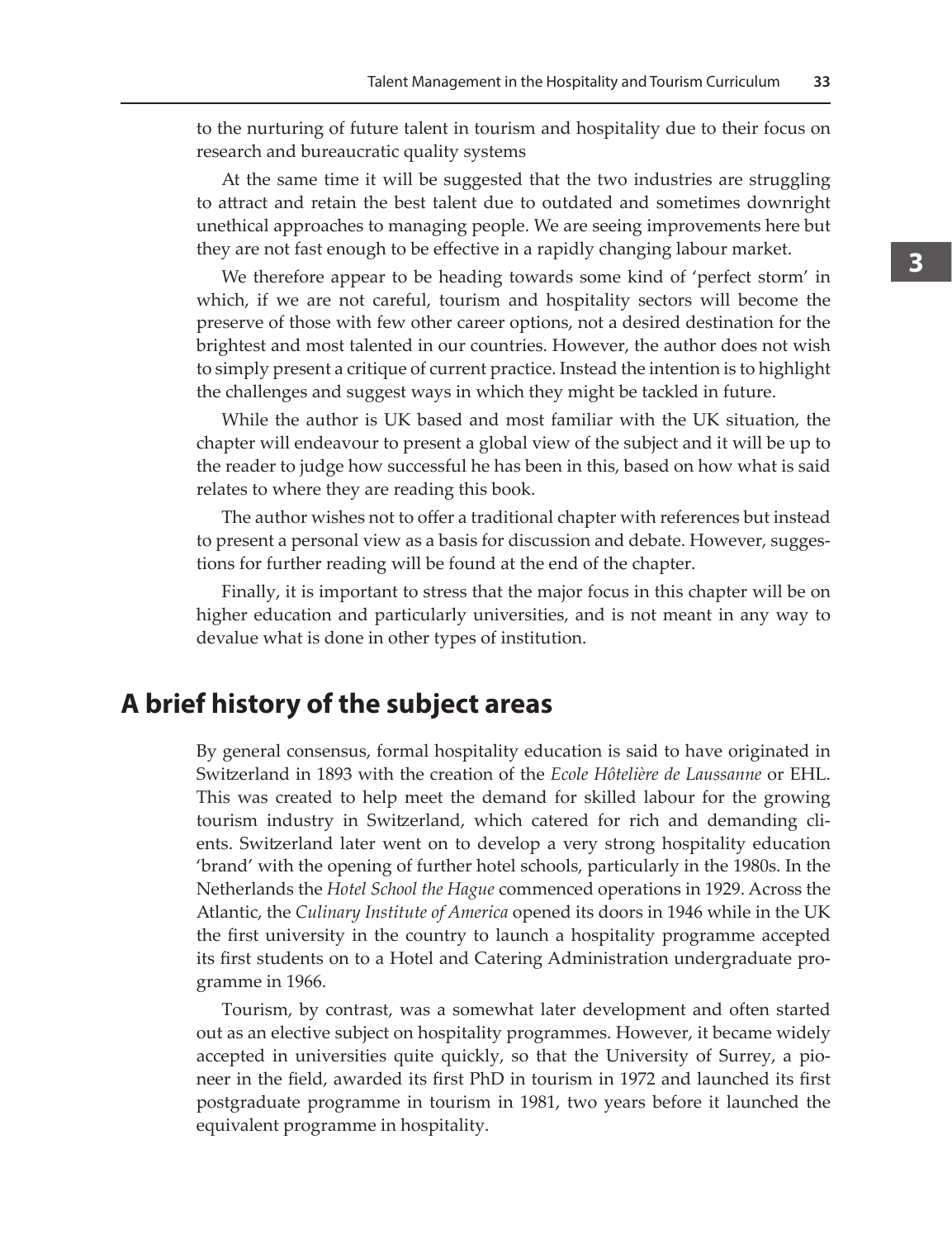The historical evolution of the two areas perhaps provides hints as to how they have developed in different ways since their early days. Hospitality education has its roots in the 19th century and has a longer heritage than tourism, which may partly account for its more traditional and conservative nature. It also grew out of industry needs rather than academic interest unlike tourism, which probably explains why it has developed differently to tourism in the ways we will discuss in the next section.

As a further comment in this section, it is perhaps worth noting that when EHL opened its doors there were no aeroplanes or motels, when the Culinary Institute of America launched there were no fusion cuisine restaurants or Mc Donalds and when the University of Surrey started its first postgraduate tourism programme there were no budget airlines or mobile devices! In other words, most of the leading players were created before the developments that have revolutionised tourism and hospitality were even in existence!

Finally, we also need to note that, until recently, tourism and hospitality education was dominated by institutions in Europe and the USA. Yet it is in other parts of the world, notably Asia and the Gulf States, that we have seen the most growth and innovation in the tourism and hospitality sectors.

## **Key differences between tourism and hospitality education**

The author has always been intrigued by the fact that hospitality and tourism education are often so different, when the subjects are so closely related. What follows is a highly generalised view that is not true for everywhere, but is a fair summary of the global situation as a whole.

Hospitality education is not accepted as a university level subject in many countries and is seen as a subject to be taught at vocational rather than academic institutions. It is rooted in business as a subject and is concerned mainly with operational management and customer service. Industry links would have been strong on such programmes traditionally but research would have been a very low level priority. Hospitality academics have largely refrained from criticising the hospitality industry in terms of salary levels, for example. A major concern of educators concerned about the employability of graduates has been the social skills and appearance of students, as employers have stressed the importance of these in recruitment decisions.

One result of the lack of conventional university level hospitality education in many countries has been the rise of alternative providers, often private sector organisations, who have sought to offer degree programmes in cooperation with universities in other countries. At the same time some hospitality corporations have developed their own higher education level programmes through partnerships with universities